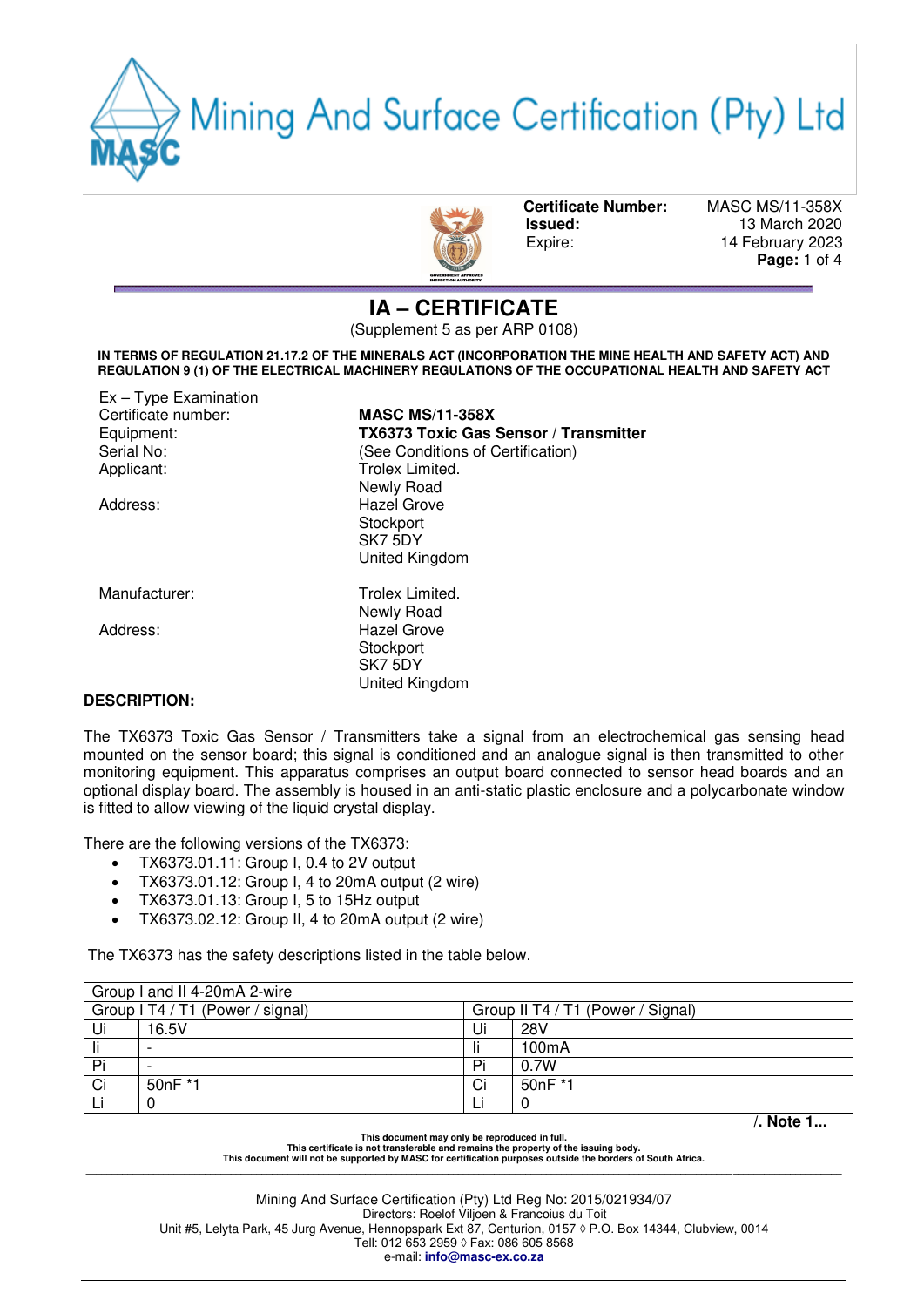# **IA CERTIFICATE NUMBER: MASC MS/11-358X**

**TX6373 Toxic Gas Sensor / Transmitter** 

## (INTRINSIC SAFETY)

(Supplement 5)

**Note 1**: In addition to the terminal capacitance at the supply voltage, for system assessment purposes, the installer should note that there is a terminal capacitance of 7.0µf at 7.08V.

|                 | Group I 0.4 - 2V and 5 - 15Hz |                 |                                |                    |       |  |  |
|-----------------|-------------------------------|-----------------|--------------------------------|--------------------|-------|--|--|
|                 |                               |                 |                                |                    |       |  |  |
| T4 / T3 (Power) |                               |                 | T1 / T2 (sensor output signal) |                    |       |  |  |
|                 |                               | $0.4 - 2V$ (*2) |                                | $5 - 15$ Hz $(*2)$ |       |  |  |
| Ui              | 16.5V                         | Ui              | 16.5V                          | Ui                 | 16.5V |  |  |
| Ci              | $0$ (*1                       | Uo              | 5.88V                          | Uo                 |       |  |  |
|                 |                               | ıо              | 24mA                           |                    |       |  |  |
|                 |                               | Po              | 35mW                           |                    |       |  |  |
|                 |                               | Co              | 9.7 <sub>µ</sub> F             |                    |       |  |  |
|                 |                               | Lo / Ro         | $\leq 40 \mu H/\Omega$         |                    |       |  |  |

**Note 1:** For system assessment purposes, the installer should note that there is a terminal capacitance of 7.0µF at 7.08V.

**Note 2:** The 0.4 – 2V and 5 -15 Hz output may be connected to supplies derived from a single power source or form two separate power sources. Where two separate power sources are used, the power and signal circuits should be regarded as separate intrinsically safe circuits.

### **Variation 1 (One):**

To permit:

The modification of the output board circuit.

## **Variation 2 (Two):**

To permit:

- The addition of zener diodes D8 ad D9 to the output board of the 4-20mA 2-wire Group I and II builds.
- The reduction of the capacitance value of C203 from 120nF maximum to 12nF maximum.

### **Variation 3 (Three):**

- The use of a TO-92 package for voltage regulator U2 on the output board as an alternative to the current TO-220 package was permitted.
- The addition of C17 to the output board of the 4-20mA Group I and Group IIC builds only.
- The re-tabulation and introduction of a new safety parameters, in the Description of Equipment in the Issue 6, this list replaced that quoted in the prime certificate, therefore, the reader should refer to this document to review the previous values.

### **Variation 4 (Four):**

 The use of 'Faradex' stainless steel filled nylon 6 as an alternative anti-static enclosure material was recognised.

### **Variation 5 (Five):**

The Lo/Ro value at the terminals T1/T2 was increased from  $20\mu H/\Omega$  to  $40\mu H/\Omega$ , the new value being recognised in the list of safety parameters quoted in Issue 6.

### **Variation 6 (Six):**

 Following appropriate re-assessment to demonstrate compliance with the requirements of the latest standards, the documents previously listed in section 9, EN 50014:1997 plus amendments A1 & A2, EN 50020:1994, EN 50284:1999 and EN50303:2000, were replaced by those currently listed, the markings in section 12 were updated accordingly.

 **/. The addition...** 

**This document may only be reproduced in full. This certificate is not transferable and remains the property of the issuing body. This document will not be supported by MASC for certification purposes outside the borders of South Africa. \_\_\_\_\_\_\_\_\_\_\_\_\_\_\_\_\_\_\_\_\_\_\_\_\_\_\_\_\_\_\_\_\_\_\_\_\_\_\_\_\_\_\_\_\_\_\_\_\_\_\_\_\_\_\_\_\_\_\_\_\_\_\_\_\_\_\_\_\_\_\_\_\_\_\_\_\_\_\_\_\_\_\_\_\_\_\_\_\_\_\_\_\_\_\_\_\_\_\_\_\_\_\_\_\_\_\_\_\_\_\_\_\_\_\_\_\_\_\_\_\_\_\_\_\_\_\_\_\_\_\_\_\_\_\_\_\_\_\_\_\_\_\_\_\_\_**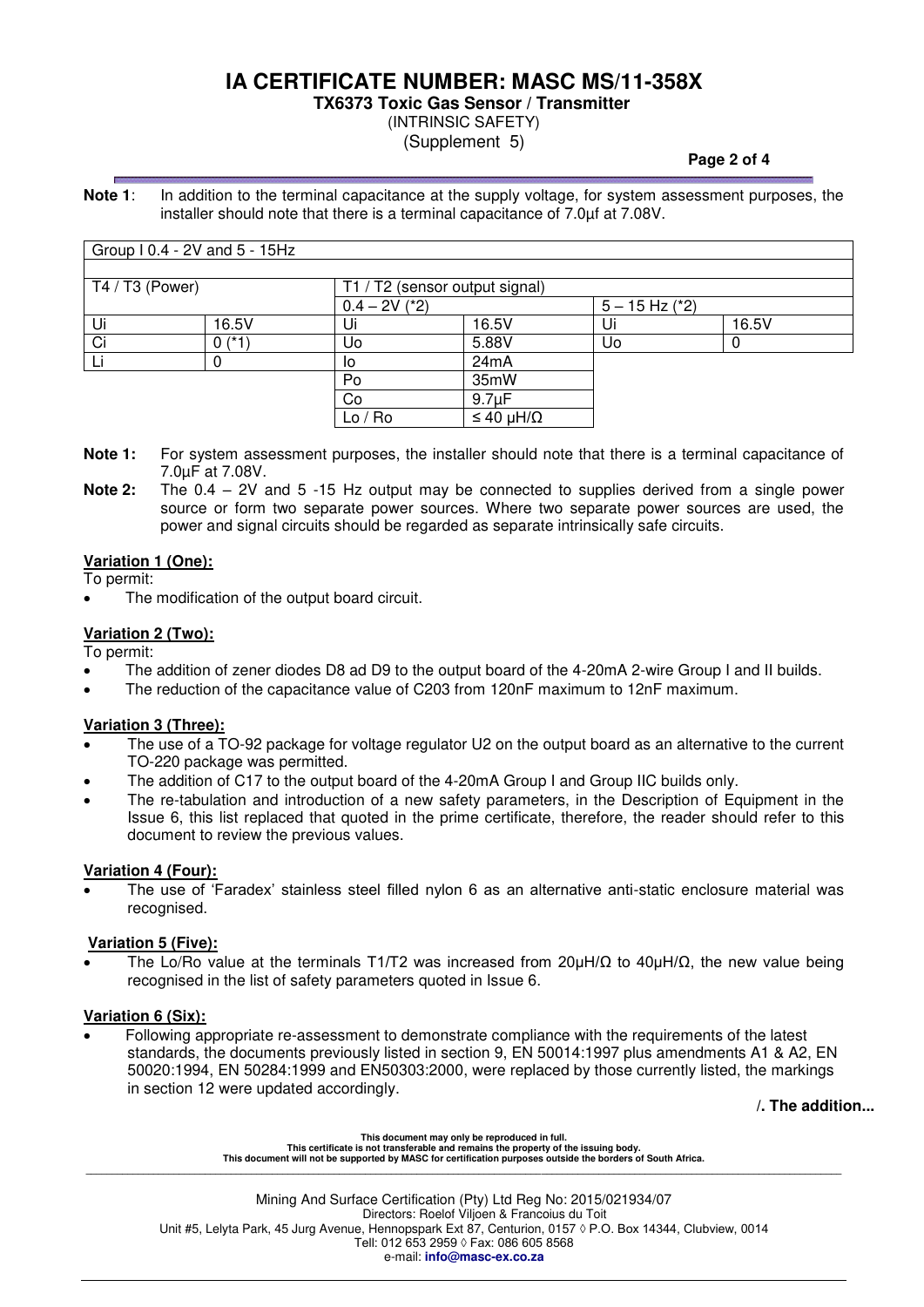# **IA CERTIFICATE NUMBER: MASC MS/11-358X**

**TX6373 Toxic Gas Sensor / Transmitter** 

(INTRINSIC SAFETY)

(Supplement 5)

- The addition of an alternative plastic enclosure material with anti-static properties.
- The marking details were allowed to be laser-etched on a stainless steel label that is attached to the front face of the apparatus.
- The status of the following devices was clarified; the Condition of Certification being amended accordingly:

| Device   | $\cdots$<br><b>Status</b> | Product                              | Certificate no.           |
|----------|---------------------------|--------------------------------------|---------------------------|
|          |                           |                                      |                           |
| Opto-    | Removed                   | Bedford opto-isolator, type OPI1264D | <b>BAS Ex 89C2096U</b>    |
| isolater | Recognised*               | Bedford opto-isolator, type OPI1264D | BAS 01ATEX1278U/4         |
| Fuse     | Removed                   | Littlefuse 259-series fuse           | <b>BAS Ex 832302U</b>     |
|          | Recognised                | Littlefuse 259-series fuse           | BAS 02ATEX0071U - Issue 3 |

This particular device has always been an option on the drawings and is now formally recognised in the certificate.

 The Description of Equipment was amended in line with the changes of safety parameters introduced in Variation 3 and 5.

### **MARKING:**

Sira marking remains applicable. The following MASC Certificate number (IA number) must be additionally applied to the equipment.<br>IA No: MAS

IA No: MASC MS/11-358X

### **SPECIAL CONDITIONS OF USE (X):**

Under certain extreme circumstances, the polycarbonate window may store an ignition-capable level of electrostatic charge. Therefore, when it is used for applications that specifically require group II, category 1 equipment, the TX6373 shall not be installed in a location where the external conditions are conductive to the build-up of electrostatic charge. Additionally, the equipment shall only be cleaned with a damp cloth.

#### **COMPLIANCE:**

The unit as described above and in MASC Letter **11-358 R5** is hereby certified **"Explosion Protected"** Ex ia I/IIC T4 (Ta = -20 $^{\circ}$ C to +60 $^{\circ}$ C) and is suitable for use in hazardous locations as stated below and as tested, assessed and inspected in accordance with the relevant requirements of SANS Standards:

**The evaluation was conducted according to the requirements of:** 

- **SANS (IEC) 60079-0: 2012 "Explosive atmospheres – Part 0: Equipment — General requirements"**
- **SANS (IEC) 60079-11: 2012 "Explosive atmospheres – Part 11: Equipment protection by intrinsic safety 'i'"**
- **SANS (IEC) 60079-26: 2007 "Explosive atmospheres – Part 26: Equipment with equipment protection level (EPL) Ga"**
- **EN 50303: 2000 "Group I Category M1"**

| Location<br><b>Hazard Frequency</b>                                      | Zone $0 & 1$                        | Gas/ Coal dust: Underground / Surface<br>Continuous as could occur under normal operating<br>conditions in hazardous area |
|--------------------------------------------------------------------------|-------------------------------------|---------------------------------------------------------------------------------------------------------------------------|
| Environment<br><b>Limiting Temperature</b><br><b>Ambient Temperature</b> | Group I/IIC<br>Τ4<br>-20ºC to +60ºC | Methane / Propane to Hydrogen<br>(Methane gas) / (Coal dust)                                                              |
|                                                                          |                                     |                                                                                                                           |

**/. The use...** 

**This document may only be reproduced in full.** 

**This certificate is not transferable and remains the property of the issuing body. This document will not be supported by MASC for certification purposes outside the borders of South Africa. \_\_\_\_\_\_\_\_\_\_\_\_\_\_\_\_\_\_\_\_\_\_\_\_\_\_\_\_\_\_\_\_\_\_\_\_\_\_\_\_\_\_\_\_\_\_\_\_\_\_\_\_\_\_\_\_\_\_\_\_\_\_\_\_\_\_\_\_\_\_\_\_\_\_\_\_\_\_\_\_\_\_\_\_\_\_\_\_\_\_\_\_\_\_\_\_\_\_\_\_\_\_\_\_\_\_\_\_\_\_\_\_\_\_\_\_\_\_\_\_\_\_\_\_\_\_\_\_\_\_\_\_\_\_\_\_\_\_\_\_\_\_\_\_\_\_**